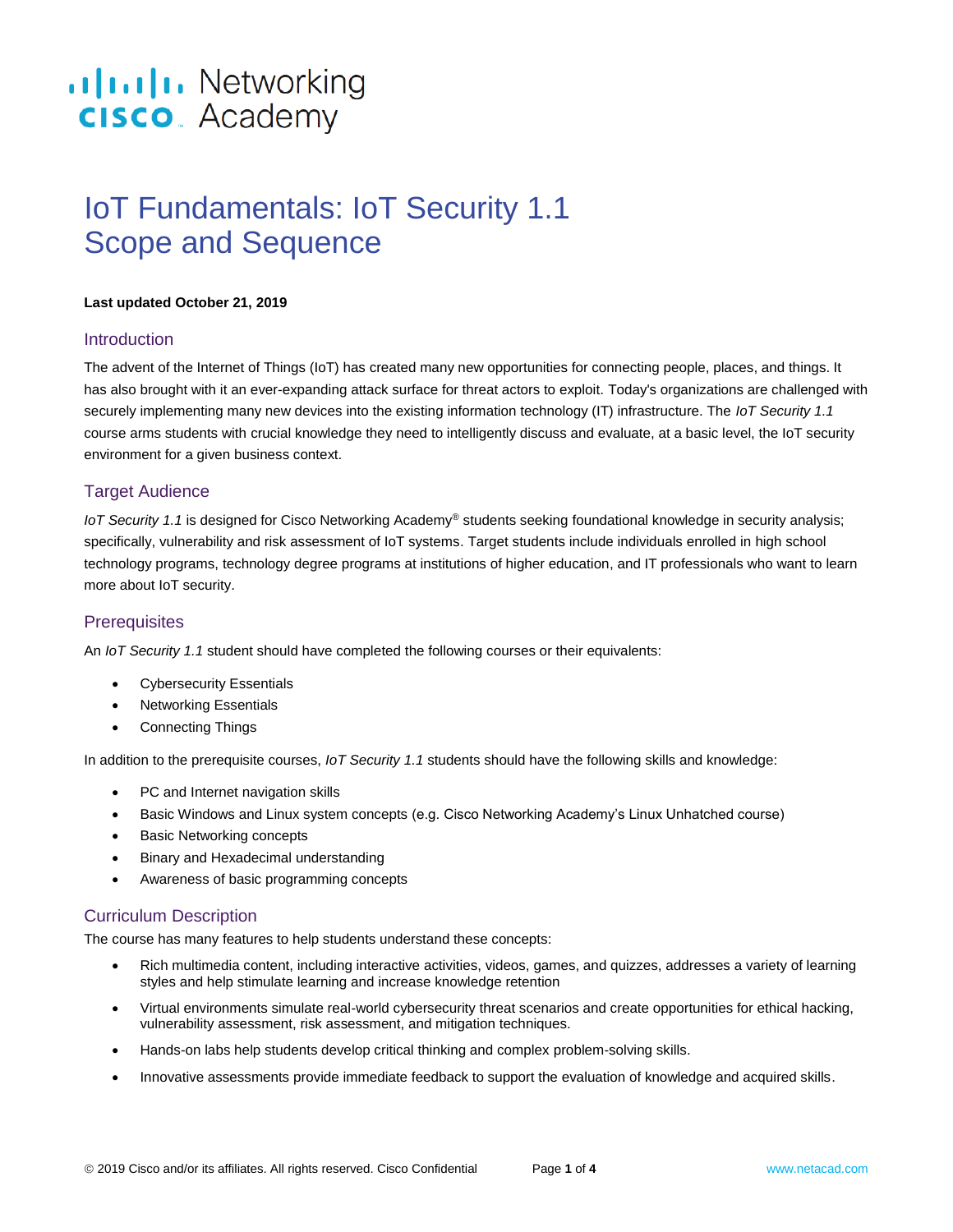- Technical concepts are explained using language that works well for learners at all levels and embedded interactive activities break up reading of the content and help reinforce understanding.
- The curriculum encourages students to consider additional IT education, but also emphasizes applied skills and hands-on experience.
- Cisco Packet Tracer activities are designed for use with Packet Tracer 7.1.1 or later.

## Curriculum Objectives

Upon completion of the *IoT Security 1.1* course, students will be able to complete the following tasks:

- Evaluate IoT security risks in an industry sector.
- Use industry-standard models to explain security requirements in IoT systems.
- Perform threat modeling activities to evaluate physical device security vulnerabilities in IoT systems.
- Perform threat modeling activities to evaluate communication security vulnerabilities in IoT systems.
- Perform threat modeling activities to evaluate application security vulnerabilities in IoT systems.
- Use threat modeling and risk management frameworks to recommend threat mitigation measures.
- Explain the impact of emerging technologies on IoT Security.

## Equipment, Software, and Virtual Machine Requirements

The *IoT Security 1.1* course has the following equipment, software, and virtual machine requirements

#### **Hardware Equipment Requirements**

The Cisco Prototyping Lab consists of the Prototyping Lab Application (PL-App) software that is provided for free to the Academy students and the Prototyping Lab Kit that Academies will need to purchase. Instructors may substitute the recommended list of sensors and controllers with other similar devices based on the price and availability in their region, and would then need to customize the lab and activities accordingly.

The Prototyping Lab Application runs on Microsoft Windows and Mac OS and supports labs on the Raspberry Pi 3 in the Prototyping Lab Kit. Cisco Packet Tracer activities are designed for use with Packet Tracer 7.1 or later. Each team of 2-4 students needs one Prototyping Lab Kit as follows:

- Raspberry Pi 3 device, Model B or B+, with PL-App
- MicroSD card, 8GB minimum
- **Breadboard**
- Two 330K Ohm resistors
- Two LEDs, one red and one green
- Jumper wires
- Smartphone with recent operating system (Requires iOS 9.0 or higher, or Android devices running 4.1 or higher.)
- Bluetooth devices (e.g., PC, Smartphone, Smartband, Bluetooth LED Control, etc.)
- adafruit USB to TTL serial cable debug/console cable for Raspberry Pi or compatible cable
- Network switch
- **Ethernet cable**

#### **Software Requirements**

The following software is required to complete the labs in the course:

- Oracle VirtualBox
- Kali Linux virtual machine (VM) customized for the course (see Table 1)
- Metasploitable VM customized for the course (see Table 1)
- PL-App image
- PL-App launcher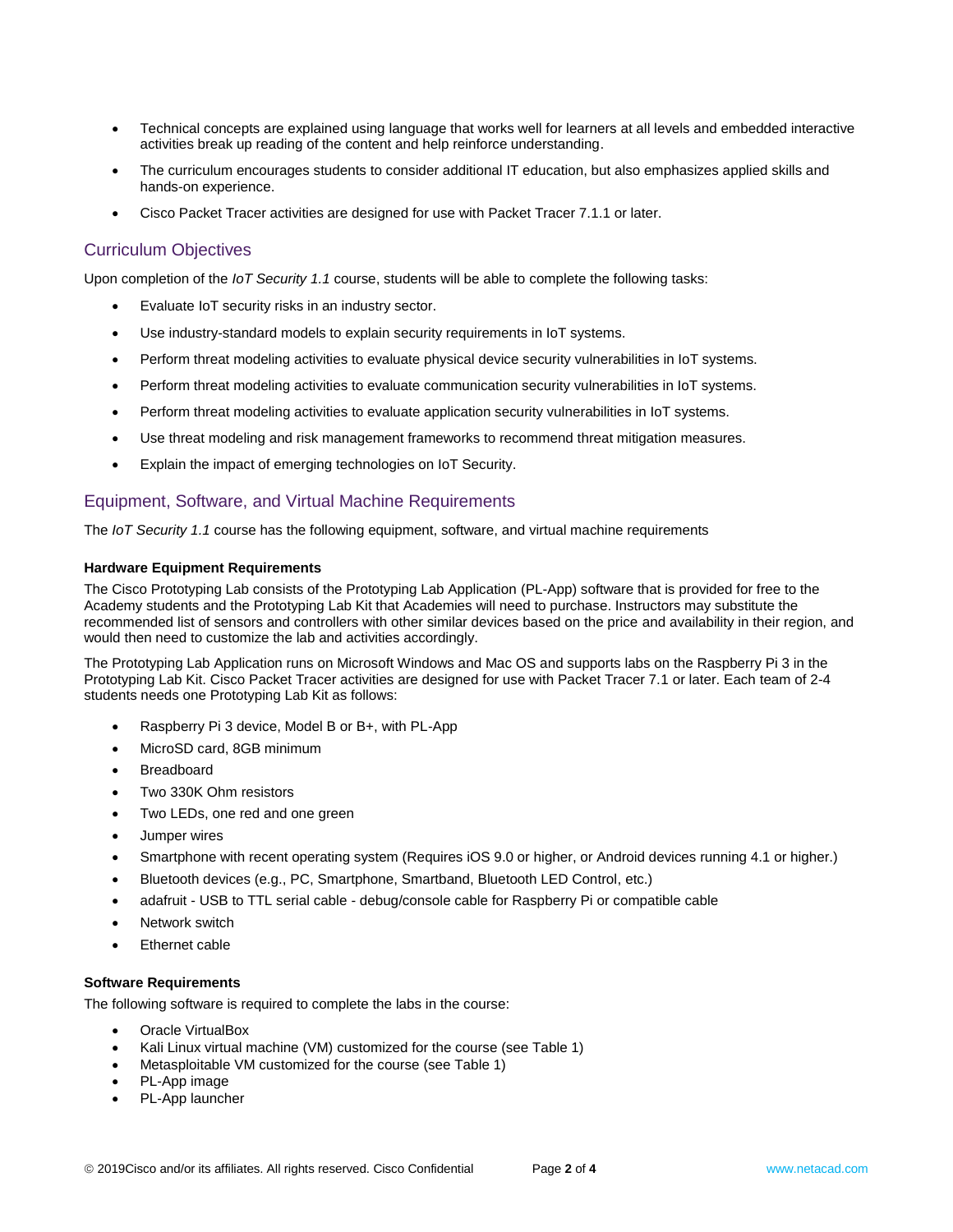- IFTTT app for Android or iOS
- Packet Tracer version 7.1 or later

#### **Virtual Machine Requirements**

This course uses two VMs. The lab or student PC should meet the following requirements:

- Host computer with at least 4GB of RAM and 15GB of free disk space
- Internet connection
- Two virtual machines listed in the table below:

| Table 1. |  | Virtual Machine Requirements |
|----------|--|------------------------------|
|          |  |                              |

| Virtual Machine | <b>RAM</b> | <b>Disk Space</b> | Username | <b>Password</b> |
|-----------------|------------|-------------------|----------|-----------------|
| Kali            | 1 GB       | $10$ GB           | root     | toor            |
| Metasploitable  | 512 KB     | 8 GB              | msfadmin | msfadmin        |

For the best learning experience, we recommend a typical class size of 12 to 15 students and a ratio of one Lab PC per student. At most, two students can share one Lab PC for the hands-on labs. Some lab activities require the student Lab PCs to be connected to a local network.

## Course Outline

#### **Table 2.** IoT Security 1.1 Course Outline

| <b>Chapter/Section</b>                                   | <b>Goals/Objectives</b>                                                                                    |
|----------------------------------------------------------|------------------------------------------------------------------------------------------------------------|
| <b>Chapter 1. The IoT Under Attack</b>                   | Evaluate IoT security risks in an industry sector.                                                         |
| 1.1 IoT Security Challenges                              | Explain the need for IoT security in several IoT environments.                                             |
| 1.2 IoT Security Use Cases                               | Evaluate potential risks in various IoT use cases.                                                         |
| <b>Chapter 2. IoT Systems and Architectures</b>          | Use industry-standard models to explain security requirements in<br><b>IoT</b> systems.                    |
| 2.1 Models of IoT Systems                                | Use industry standard models to explain IoT systems.                                                       |
| 2.2 A Model for IoT Security                             | Evaluate IoT security using a simple model.                                                                |
| 2.3 IoT Threat Modeling                                  | Create an IoT threat model.                                                                                |
| <b>Chapter 3. IoT Device Layer Attack Surface</b>        | Perform threat modeling activities to evaluate physical device<br>security vulnerabilities in IoT systems. |
| 3.1 Overview of IoT Devices                              | Explain the operation of IoT device hardware and firmware.                                                 |
| 3.2 Vulnerabilities and Attacks at the Hardware Layer    | Perform threat modeling activities to evaluate IoT device hardware and<br>firmware.                        |
| 3.3 Threat Mitigation of the Physical Device             | Recommend measures to mitigate threats to IoT devices.                                                     |
| <b>Chapter 4. IoT Communication Layer Attack Surface</b> | Perform threat modeling activities to evaluate communication<br>security vulnerabilities in IoT systems.   |
| 4.1 The IoT Communication Layer                          | Determine vulnerabilities of the IoT communication layer.                                                  |
| 4.2 TCP/IP Vulnerabilities in IoT Networks               | Determine vulnerabilities in TCP/IP that impact IoT systems.                                               |